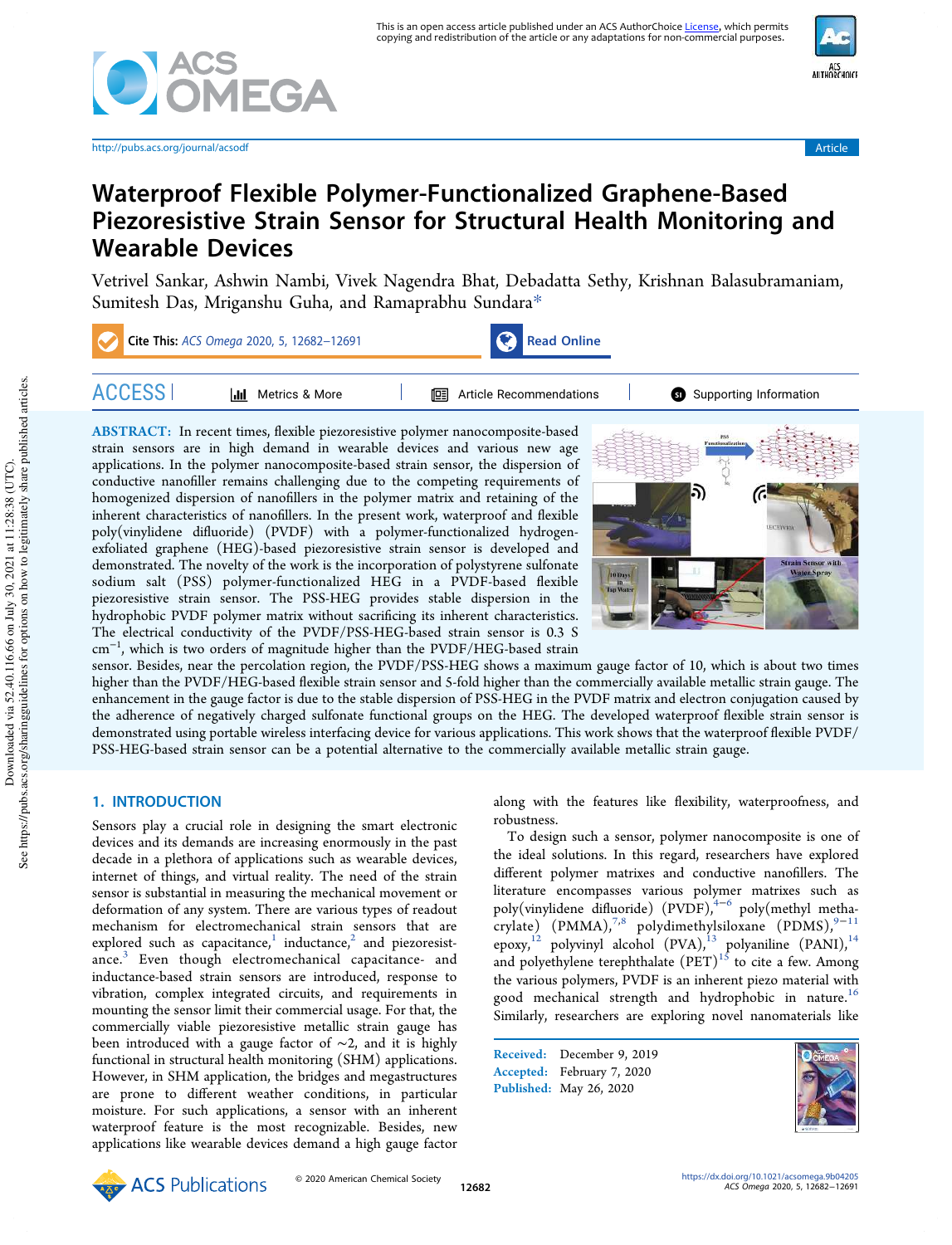carbon nanotube  $(CNT)$ ,  $17,18}$  graphene,  $19$  and silicon nanowires  $(SiNWs).^{20,21}$  Due to the exemplary electrical, mechanical, and thermal properties, graphene can be used as a conductive nanofiller in the development of a flexible strain sensor. In PVDF-based polymer nanocomposite piezoresistive strain sensors,<sup>22-25</sup> PVDF with CNTs are explored in detail,<sup>22,24,25</sup> whereas PVDF with the graphene-based strain sensor is less probed and also not comprehensive.<sup>23</sup>

The performance of the polymer nanocomposite-based flexible strain sensor depends upon many parameters such as nanofiller's dispersion, conductivity, and volume fraction in the polymer matrix. Among these, dispersion of nanofillers is a key parameter, which influences the rest of the parameters, and it is a challenging task to achieve the stable dispersion of nanofillers in the polymer matrix. Due to the high surface energy and  $\pi-\pi$ interactions of graphene sheets, it tends to agglomerate in the polymer matrix, which hinders the formation of the conducting network, and thus, it affects the enhancement of the electrical conductivity of the polymer nanocomposite.<sup>26</sup>

Functionalization of graphene either with acid (covalent) or polymer (noncovalent) prevents the restacking of graphene sheets and hence the agglomeration in the polymer matrix.<sup>27</sup> Although the conventional acid functionalization prevents the agglomeration, the acid disrupts the  $\pi-\pi$  conjugation of graphene sheets and causes the defects in the structure, which affects the electrical characteristics of the graphene,  $27,28$ whereas the polymer functionalization prevents the agglomeration without sacrificing the inherent electrical conductivity of graphene.<sup>29−32</sup> Functionalization of nanomaterials with positive, negative, and neutral polyelectrolytes is reported for various applications such as the supercapacitor,  $33$  metal-free electrocatalyst,  $34,35$  and exfoliation of graphite oxide,  $36$  and it showed enhanced performance. The choice of the functionalization charge depends upon on the requirement of the application. To prevent the agglomeration of nanofillers, the functionalization charge should be the same as the intrinsic surface charge of the nanofillers. Since, in the present work, the surface of the graphene nanofiller is accumulated with a negative charge from the hydroxyl and carboxyl functional groups, the anionic polyelectrolyte has to be chosen for the functionalization. Among various anionic polyelectrolytes such as carboxylate, phosphonate, and sulfonate, one of the strong and common anionic polystyrene sulfonate sodium salt (PSS) is used for the functionalization of graphene. $37$  PSS-functionalized carbon nanomaterials are used for enhancement of dispersion in polymer solar cells<sup>38</sup> and different nanocomposites,  $26,39,40$  which shows the enhanced performance. Herein, we are the first to report the influence of polymer functionalization on the performance of the flexible piezoresistive strain sensor.

In the present work, a waterproof flexible PVDF with the polymer-functionalized graphene-based piezoresistive strain sensor is developed. PVDF polymer is used as the base matrix, and polystyrene sulfonate sodium salt (PSS) is used for the functionalization of nanofillers. We have prepared the flexible polymer free-standing film with varying weight percentages of PSS-HEG nanofillers in the PVDF matrix and tested for the strain measurement. To understand the role of PSS functionalization, strain measurement of HEG in the PVDF polymer matrix is also carried out. When compared to the pristine HEG, PSS-functionalized HEG (PSS-HEG) shows better dispersion, which helps in the firm formation of the electrical conducting network and thus increases the electrical

conductivity of the strain sensor. The results show that electrical conductivity of the PVDF/PSS-HEG is two orders of magnitude higher than the PVDF/HEG-based flexible strain sensor. As a resultant, the gauge factor of PVDF/PSS-HEG is about 2.3 times higher than the PVDF/HEG-based strain sensor. Besides, the portable wireless interfacing device is designed, and the potential of the PVDF/PSS-HEG-based strain sensor is tested for different applications.

# 2. RESULTS AND DISCUSSIONS

2.1. Physical Characterization. The crystalline nature of the prepared sample is studied using the X-ray diffraction (XRD) technique (Figure 1a). Transformation of graphite



Figure 1. (a) X-ray diffraction pattern of PVDF powder, HEG, PSS-HEG, and solution-casted PVDF/PSS-HEG-1 wt % nanocomposite film and (b) FTIR spectrum of HEG, PSS, and PSS-HEG.

oxide (GO) to HEG reduces the number of layers, which make the graphitic peak broader from 15 to  $30^{\circ}.^{41}$  It can be noted that the *d* spacing of the HEG is reduced to 0.36 nm due to the removal of oxygen content from the interlayers. $41$  When compared to the pristine HEG, a left shift of 0.6° is observed in PSS-HEG, which is attributed to the attachment of PSS functional groups.<sup>40</sup> The overlapped diffraction peaks of the solution-casted PVDF/PSS-HEG nanocomposite film at 18.5 and  $20.6^\circ$  correspond to the PVDF matrix.<sup>42</sup> Since the PSS-HEG nanofiller is 1 wt % in the nanocomposite film, its peaks are not prominent in the XRD.

Functional groups present in the HEG nanofillers can be confirmed with the FTIR spectrum, and it is illustrated in Figure 1b. The signals of −OH, CH*<sup>x</sup>* antisymmetric and symmetric stretching, and  $C=O$  carboxyl groups are observed at 3440, 2920, and 1628 cm<sup>−</sup><sup>1</sup> , respectively. The fingerprint of  $SO_3H$  in sulfonic acids with S=O stretch and  $SO_3$  symmetric stretch is shown in the inset of Figure 1b at 1170 and 1040 cm<sup>−</sup><sup>1</sup> , respectively, which confirms the PSS functionalization of HEG. The anionic sulfonate functional group on the HEG helps in preventing the restacking of graphene, and implication of this property has been explained later.

The dispersion of the HEG as well as PSS-HEG nanofillers in the solution is quantitatively analyzed using zeta potential distribution. The analysis is carried out in DMF solvent, which is used in the preparation of the flexible strain sensor, with a pH value of 6.5, and the results are shown in Figure 2a. The zeta potential distribution values of the pristine HEG and PSS-HEG are −35.9 and −46.6 mV, respectively. The increment in magnitude of zeta potential confirms that the PSS-HEG is a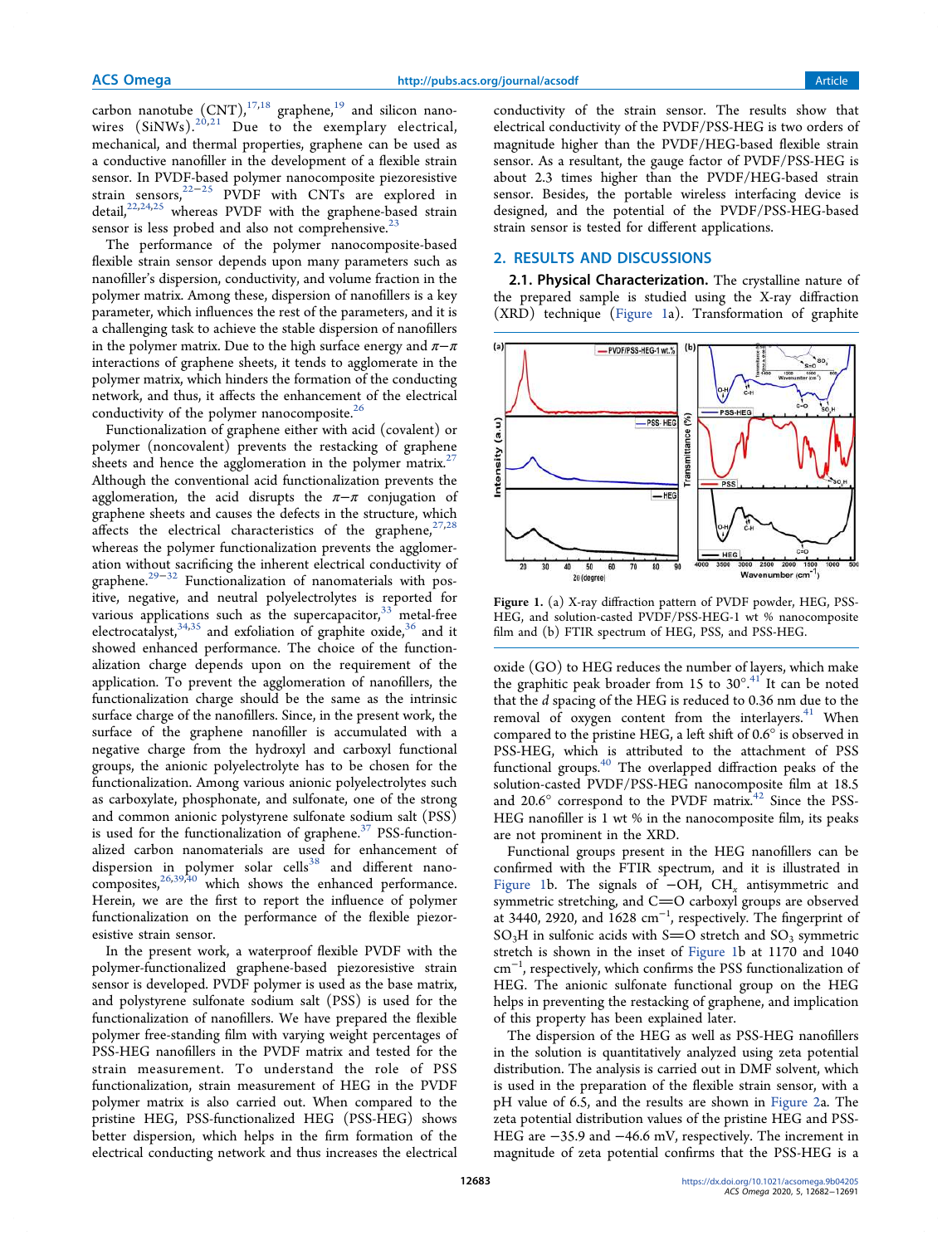

Figure 2. (a) Zeta potential distribution of pristine HEG and PSS HEG. Dispersion of pristine HEG and PSS-HEG on (b) day 0 and (c) day 30. (d) Thermogravimetric analysis of pristine PVDF, PVDF/ HEG-1 wt %, and PVDF/PSS-HEG-1 wt %.

more stable solution than the pristine HEG. The higher magnitude of the zeta potential with the same negative sign attributes to the accumulation of a more negative charge over the nanofillers, and it also confirms the anionic PSS functionalization over the HEG. The stability of the solution has been tested by keeping the solution undisturbed over 30 days, and the results shown in Figure 2b,c confirm that PSS-HEG is more stable than the pristine HEG. This is due to the prevention of restacking of the HEG, which is caused by the adherence of negatively charged sulfonate functional groups on the HEG. This PSS-HEG dispersion stability helps in the firm formation of the electrical conduction network in the polymer matrix, and thus, it enhances the electrical conductivity and the performance of the flexible strain sensor.

The effect of temperature on the stability of PVDF with the graphene polymer nanocomposite film is studied using thermogravimetric analysis (TGA). Figure 2d shows the weight loss profile of pristine PVDF-, PVDF/HEG-, and PVDF/PSS-HEG-based strain sensor films. All the threesolution-casted PVDF nanocomposite films are observed to be decomposed at different temperatures. To understand the effect of addition of the HEG nanofiller on thermal stability of the PVDF nanocomposite, their heat resistance index  $(T_{HRI})$  is calculated and illustrated in Table 1. When adding 1 wt % PSS-HEG nanofillers in the PVDF matrix, it is evident that

Table 1. Thermal Decomposition of the PVDF Nanocomposite-Based Flexible Strain Sensor

| polymer nanocomposites | $T_{5\%}$ (°C) | $T_{30\%}$ (°C) | $T_{\rm HRI}$ (°C) <sup>a</sup> |
|------------------------|----------------|-----------------|---------------------------------|
| <b>PVDF</b>            | 438.96         | 466.31          | 223.1                           |
| PVDF/HEG               | 446.51         | 470.4           | 225.8                           |
| PVDF/PSS-HEG           | 456.61         | 477.6           | 229.9                           |

 ${}^{a}T_{\text{HRI}} = 0.49 \left[ T_{5\%} + 0.6 \left( T_{30\%} - T_{5\%} \right) \right]$ ,<sup>45</sup> where  $T_{5\%}$  and  $T_{30\%}$  are decomposition temperatures for 5% and 30% weight loss, respectively.

compared to the pristine PVDF film, the heat resistance index is increased by 3%, which is attributed to the interaction between the nanofiller and the PVDF polymer matrix. $43,44$ Also, from the inset figure (Figure 2d), PVDF/PSS-HEG shows relatively better thermal stability when compared to the pristine PVDF and PVDF/HEG polymer nanocomposite films.

The morphologies of the prepared samples are investigated using the transmission electron microscopy (TEM) technique. The TEM image of pristine HEG shown in Figure 3a illustrates



Figure 3. TEM images of (a) pristine HEG and (b) PSS-HEG. SEM image of PVDF/PSS-HEG (c) top view, (d) cross sectional view, and (e) zoomed-in version of the cross-sectional view.

that layers of the pristine HEG are highly wrinkled and disordered in nature. The TEM image of PSS-HEG (Figure 3b) confirms that exfoliated graphene sheets and the process of functionalization do not affect the morphology of hydrogenexfoliated graphene. $26$  The prepared polymer nanocomposite film is analyzed using a scanning electron microscope (SEM). Figure 3c−e) shows top view and cross-sectional view of the PVDF/PSS-HEG-based film, and it illustrates the homogenized mixture of the PSS-HEG nanofiller in the PVDF base matrix. The small pore appears in the top view of the PVDF/ PSS-HEG (Figure 3c) due to the evaporation of the DMF solvent during the solution casting process. From the crosssectional view (Figure 3d) of the sensor, it is apparent that the thickness of the sensor is uniform and its average thickness is 145  $\pm$  4  $\mu$ m. Figure 3e shows the zoomed-in version of the cross-sectional view, and the homogenized dispersion of the HEG nanofiller in the PVDF matrix is evident.

2.2. Mechanical Measurement. The mechanical characteristics of the developed flexible strain sensors are tested by using a microtensile measurement unit. The as-prepared PVDF nanocomposites are cut into rectangular films with a dimension of 30 mm  $\times$  10 mm. The films are fixed at edges with a gripping area of 6  $\times$  10 mm<sup>2</sup> using fine sandpaper. The axial tensile force is applied to the as-prepared film with a strain rate of 0.1 mm min<sup>-1</sup>, and the corresponding stress is measured by the load cell connected in the machine. The strain experienced by the film is measured from the crosshead displacement normalized with the gauge length of the test specimen. The stress−strain characteristics of both PVDF/ HEG- and PVDF/PSS-HEG-based strain sensors with different concentrations from 0.5 to 7 wt % are shown in Figure 4a,b,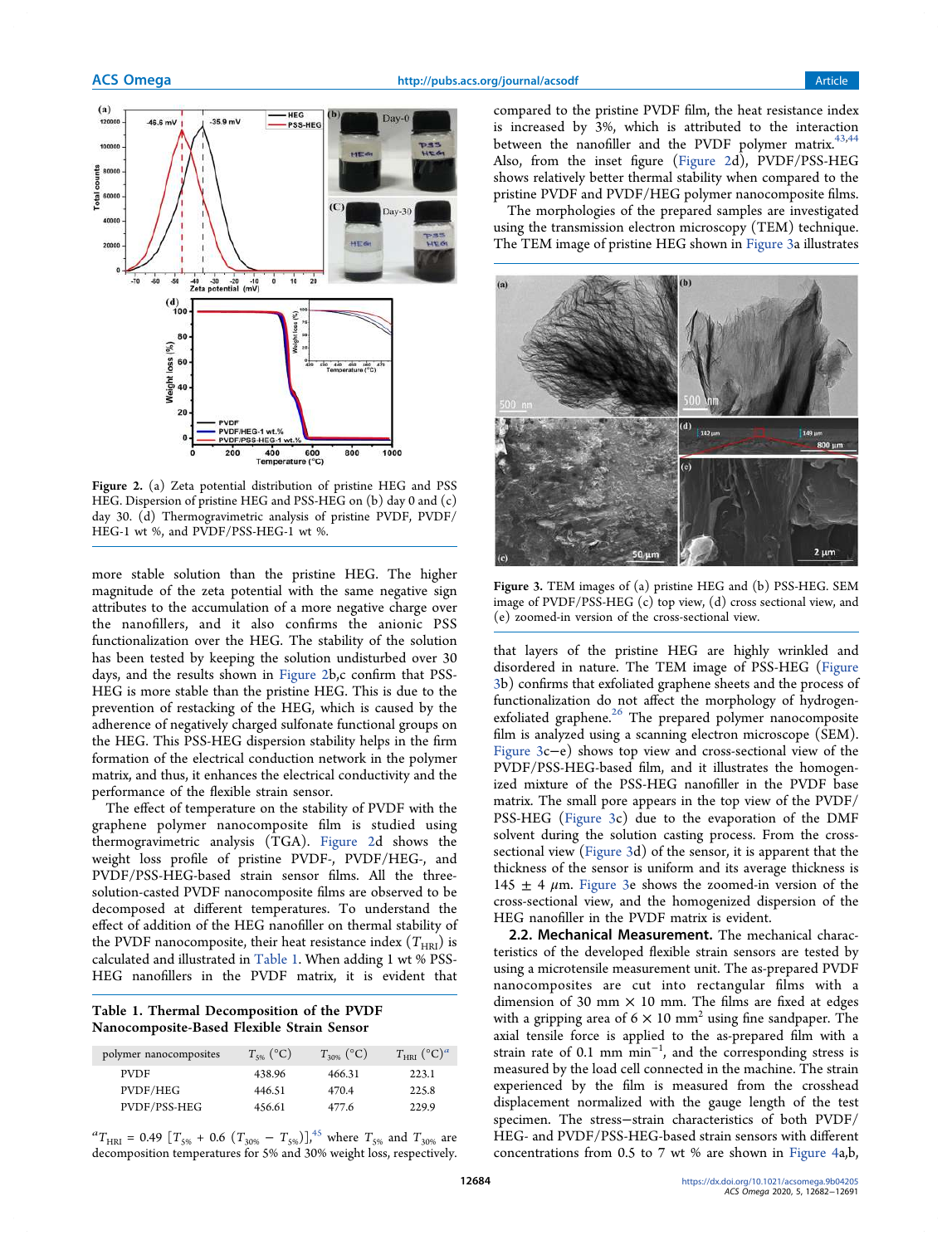

Figure 4. Stress−strain characteristics of as-prepared polymer nanocomposites (a) PVDF/HEG and (b) PVDF/PSS-HEG with different nanofiller concentrations.

respectively. From the results, it is identified that as the nanofiller concentration increases in the PVDF polymer matrix, the elastic modulus of the composite decreases and also reported in the literature.<sup>46</sup> For instance, the maximum decrement in the elastic modulus of PVDF/PSS-HEG-7% is 13.3% lesser when compared to the pure PVDF film. This signifies that the introduction of carbon nanofillers in the polymer matrix reduces the elasticity of the polymer nanocomposite and hence, the reduction in the maximum strain of a PVDF nanocomposite film can withstand. Thus, it is better to design the flexible strain sensor with less nanofiller concentration. While comparing pristine HEG and PSS-HEG, as the concentration of nanofiller increases, the elastic modulus of PVDF/PSS-HEG-based films reduces regularly when compared to the PVDF/HEG-based films. The rationale for this difference is the uniform dispersion of PSS-HEG in the PVDF polymer matrix when compared to pristine HEG.

2.3. Electrical Conductivity Measurement. As a function of nanofiller concentration in the polymer nanocomposite, electrical conducting network formation can be quantified by the four-probe electrical resistance (*R*) measurement. Since the prepared film thickness (*t*) is ∼0.14 mm, which is very much lesser than spacing (*S*) between the four probes (2 mm), the DC electrical conductivity  $(\sigma)$  of the film is calculated by using eq 1

$$
\sigma = \frac{\ln 2}{\pi t R} \ (t \ll S)
$$
 (1)

The DC electrical conductivity of the PVDF nanocomposite film with varying concentrations of pristine HEG and PSS-HEG from 0.5 to 7 wt % PVDF is shown in Figure 5, and it is



Figure 5. Electrical conductivity of the PVDF/HEG and the PVDF/ PSS-HEG with varying concentrations. Inset figure shows the relationship between  $(\phi - \phi_C)$  and conductivity of HEG and PSS-HEG in the PVDF polymer matrix.

given in Table S1. According to the percolation theory, the variation in the electrical conductivity of the polymer nanocomposites follows the power law as it approaches the percolation threshold and it is governed by eq  $2$ 

$$
\sigma = \sigma_0 (\phi - \phi_C)^t \tag{2}
$$

where  $\sigma$  is the electrical conductivity of the polymer nanocomposites,  $\sigma_0$  and *t* are the fitted constants,  $\phi$  is the volume fraction of the nanofiller, and  $\phi_C$  is the volume fraction of the nanofiller at the percolation point. The electrical conductivity of the polymer nanocomposite against  $(\phi - \phi_c)$ is shown in Figure 5 as inset. From the inset of Figure 5, the percolation threshold  $(\phi_C)$  of the PVDF/HEG is 4 wt % and for the PVDF/PSS-HEG, the percolation threshold is 1.5 wt %, where the electrical conductivity of the polymer nanocomposite begins to increase. This signifies that adding polymer-functionalized PSS-HEG can achieve higher electrical conductivity with lesser loading of nanofillers. The additional advantage of lesser loading is avoiding poor processability and inferior mechanical properties.48−<sup>50</sup> In the case of PVDF/ HEG, from 4 wt %, the electrical conductivity starts to enhance, reaches  $10^{-3}$  S cm<sup>-1</sup> at 5 wt %, and saturates beyond that point where the electrical conducting network is firmly formed, whereas in the case of PVDF/PSS-HEG, from 1.5 wt %, the electrical conductivity of the film enhances, reaches  $10^{-1}$ S cm<sup>−</sup><sup>1</sup> at 4 wt %, and gets saturated. The maximum electrical conductivity of the PVDF/PSS-HEG strain sensor film is observed to be 0.3 S  $cm^{-1}$ , which is two orders of magnitude higher than the PVDF/HEG-based flexible strain sensor. When comparing the overall trend of the electrical conductivity of the pristine HEG and PSS-HEG, it can be observed that there is tottering in the pristine HEG profile, which is due to the agglomeration of the pristine HEG in the PVDF matrix. The steady transition and enhanced electrical conductivity of the PSS-HEG are due to the stable dispersion of PSS-HEG and electron conjugation caused by attachment of PSS functional groups on the HEG. $^{26}$ 

2.4. Electromechanical Measurement. The prepared film is fabricated on the aluminum specimen and tested for piezoresistive characteristics by applying uniaxial tensile force to the aluminum specimen. The maximum load, which can be applied for tensile testing is determined by the elastic limit of the specimen under investigation. For instance, the elastic limit of the aluminum is 280 MPa. $51$  Hence, the fabricated aluminum specimen is mechanically strained to a maximum tensile load of 160 MPa with a strain rate of 1 mm min<sup>−</sup><sup>1</sup> using a uniaxial tensile machine, as shown in Figure 6a. As a resultant of applied tensile force, the aluminum specimen experiences the strain  $(\varepsilon)$  and it is transmitted to the bonded flexible strain sensor in which electrical conductive network formed by the HEG nanofillers gets distorted. The schematic of breaking of the conducting network of the polymer nanocomposite under strain is shown in Figure 6b. The breaking of the conducting network leads to the change in resistance of the strain sensor, which is simultaneously measured using a Keithley 2450 source measurement unit. The relative change in resistance (Δ*R*/*R*) of all the prepared flexible strain sensors is measured against the applied strain as a function of concentration of the pristine HEG and PSS-HEG in the PVDF polymer matrix and is shown in Figure 6c,d, respectively. The linear responses between the relative change in resistance and the applied strain confirm the linearity of the flexible piezoresistive strain sensor. The slope values of both the PVDF/HEG and the PVDF/PSS-HEG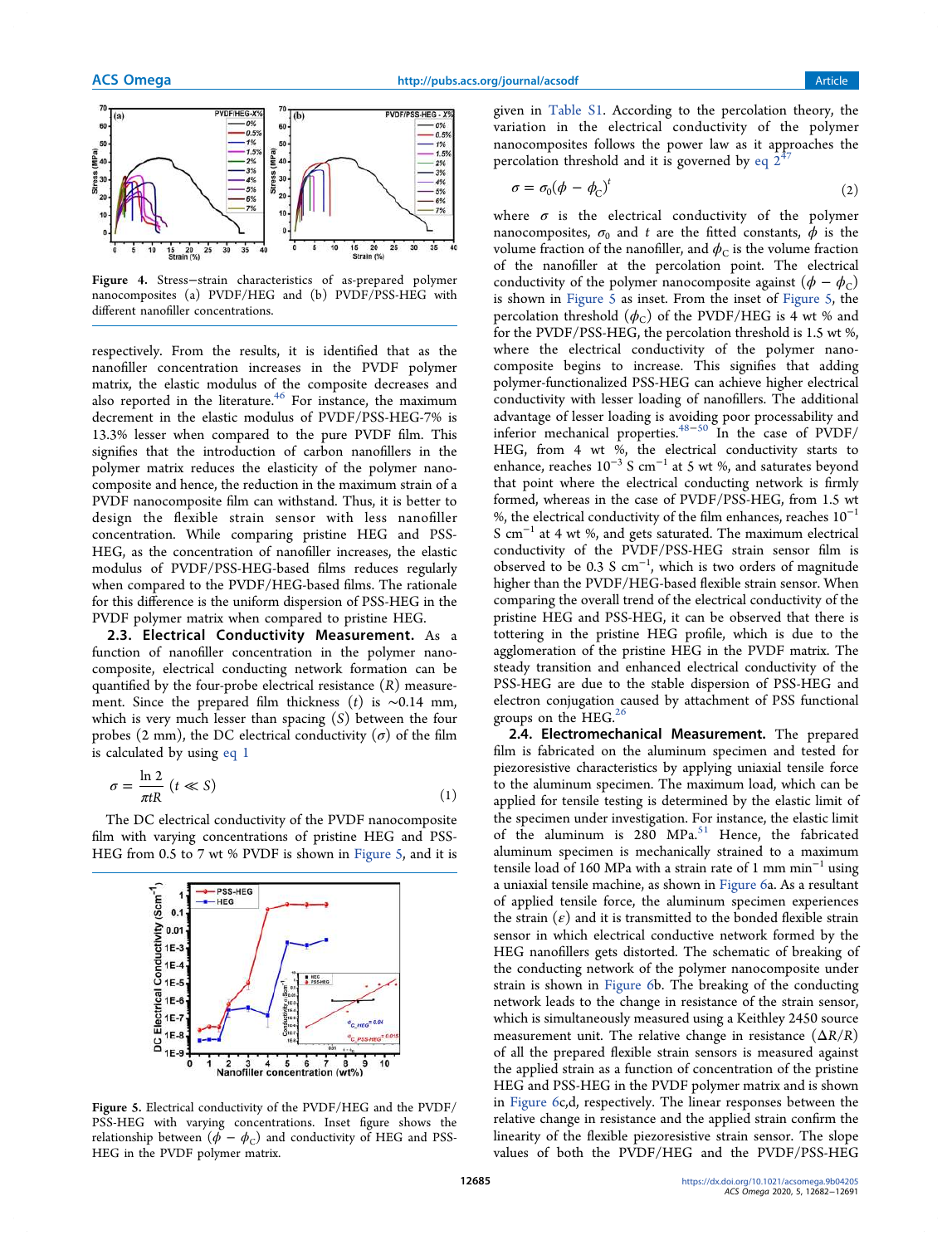

Figure 6. (a) Piezoresistive measurement of the fabricated strain sensor on the aluminum specimen, which is under uniaxial tensile loading. (b) Schematic of unstrained and strained polymer nanocomposites, which illustrates the breaking of the conducting path under strain. Relative change in resistance against applied strain for (c) PVDF/HEG and (d) PVDF/PSS-HEG. Gauge factor and DC electrical conductivity of (e) PVDF/HEGand (f) PVDF/PSS-HEG-based strain sensors for different concentrations of HEG and PSS-HEG nanofillers, respectively.

strain sensors are high in less nanofiller concentration and decreased in high nanofiller concentration. The rationale for this variation in slope is stated in detail below.

The slope of the relative change in resistance for the applied strain, called as the gauge factor, is an evaluating parameter of the performance of the strain sensor, which is governed by eq 3. 52

Gauge factor = 
$$
\frac{\Delta R/R}{\varepsilon}
$$
 (3)

The gauge factor values of the PVDF/HEG and the PVDF/ PSS-HEG for various concentrations ranging from 0.5 to 7 wt % are shown in Figure 6e,f, respectively. The gauge factor trend of both pristine HEG- and PSS-HEG-based nanocomposite films signifies that the performance of the strain sensor is higher at the low concentration when compared to the higher concentration of the HEG nanofillers. The rationale for a high gauge factor at lower concentration is sparsely formed the electrical conducting network. While applying the tensile force to the film, electron transfer paths got cracked and thus lead to increase in the change in resistance. As the concentration of both pristine HEG and PSS-HEG nanofillers increases in the polymer matrix, sudden decrement in the magnitude of the gauge factor is observed and saturates beyond that point. At a higher concentration of HEG, a highly

dense and firm electrical conducting network is formed. Hence, while applying tensile load to the firmly formed electrical network, breaking of the conducting network is insignificant. Therefore, the electron transfer path is not hindered much, which results in the insignificant change in resistance and subsequently results in a low gauge factor.

However, while comparing the performance of pristine HEG-and PSS-HEG-based flexible strain sensors, the gauge factor profile of the pristine HEG is tottering due to the agglomeration of the pristine HEG nanofillers in the polymer matrix. The agglomeration is because of high surface energy and  $\pi-\pi$  interactions of graphene sheets of the nanofillers, which tend to attract the nearby nanofillers, $26$  whereas in the PSS-functionalized HEG, the adherence of the negative charge on the HEG strongly repels each other and prevents PSS-HEG nanofillers from restacking and making the electrical conducting network formation more stable. Since the formation of electrical conducting network is enhanced, it reflects in smooth and high change in resistance for the applied strain. As a resultant, the PSS-HEG-based strain sensor shows a gauge factor of 10, which is 2.3 times higher when compared to the pristine HEG-based strain sensor.

Figure 6e,f also signifies the correlation between the DC electrical conductivity and the gauge factor of the PVDF/ HEG- and PVDF/PSS-HEG-based flexible strain sensors,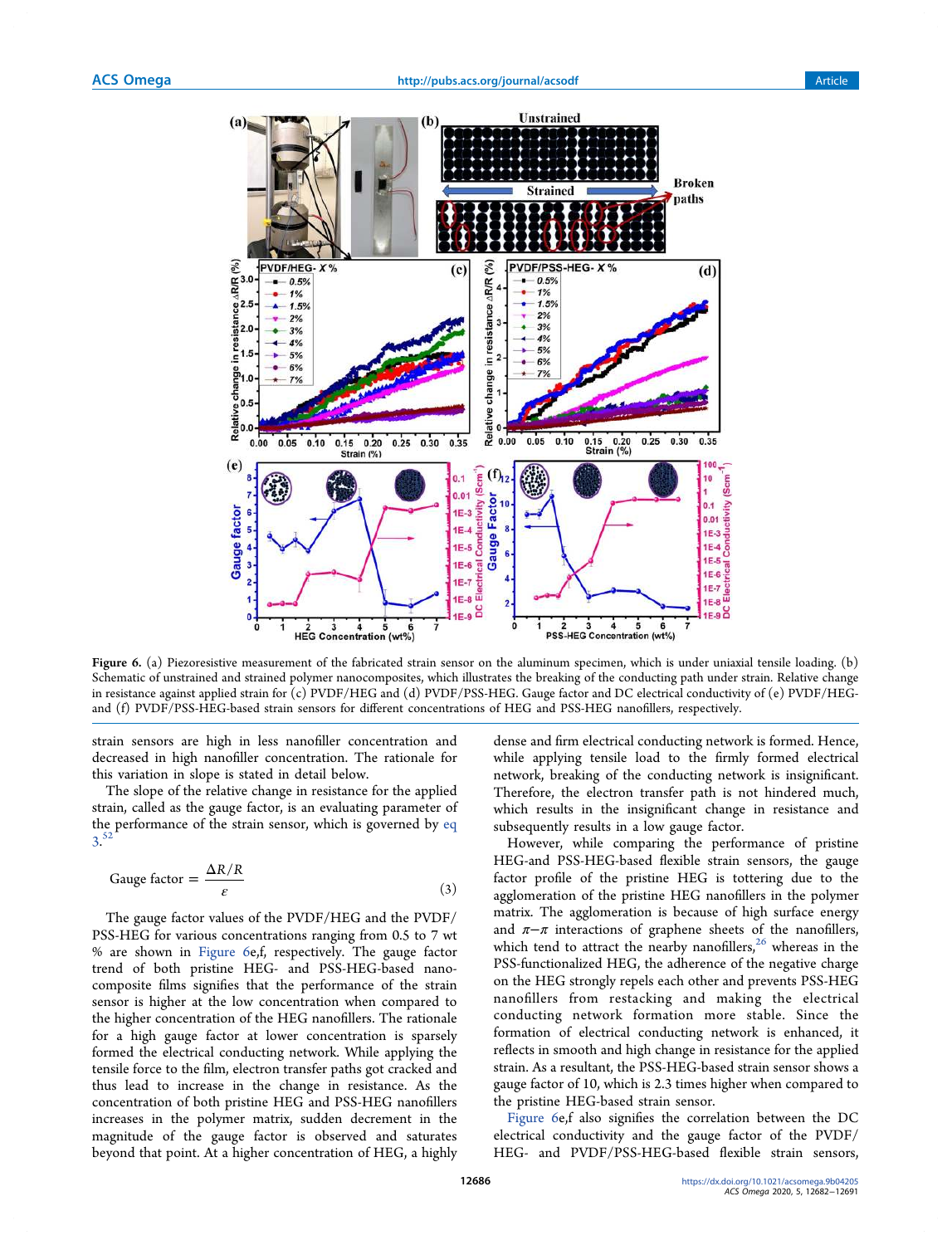respectively. In both cases, the gauge factor profile of the strain sensor is converse to the DC electrical conductivity profile. From the results, it is evident that the gauge factor is relatively higher near to the percolation region, at which the DC electrical conductivity starts to rise. As the electrical conductivity increases with the increase in HEG concentration, the gauge factor drops down. This is because of insignificant breaking of the electron transfer path for the applied strain. The tottering in both electrical conductivity and gauge factor profile of PVDF/HEG is due to the agglomeration of HEG in the PVDF matrix, whereas in PVDF/PSS-HEG, a relatively steady profile is observed, which is attributed to the stable dispersion of PSS-HEG in the PVDF matrix.

To analyze the repeatability and cyclic stability, the commercial metallic strain gauge (HBM1-LY416/350) and the developed flexible strain sensor are fabricated on the aluminum specimen and applied cyclic loading using a uniaxial tensile testing machine.<sup>53,54</sup> In this process, load is applied in the following way. As shown in Figure 7a, in the initial 15 s, no



Figure 7. (a) Applied tensile cyclic load of 10 kN for 50 cycles with a frequency of 0.1 Hz and (b) response of the PVDF/PSS-HEG-1.5 wt %-based flexible strain sensor and commercial metallic strain gauge for the applied cyclic loading.

load is applied and then a cyclic load of 10 kN is applied for 50 cycles with a frequency of 0.1 Hz (500 s), and no load is applied for final 15 s. The dynamic responses of the PVDF/ PSS-HEG-1.5%-based strain sensor and the commercial metallic strain gauge for the applied cyclic loading are shown in Figure 7b. The continuous change in resistance of the strain sensors is observed according to loading and unloading of 50 cycles. Dynamic results shown in Figure 7b ensure that the relative change in resistance of the PVDF/PSS-HEG flexible strain sensor is higher when compared to the commercial metallic strain gauge. The result also confirms the repeatability and cyclic stability of the flexible strain sensor.

Since the developed flexible strain sensor finds applications in structural health monitoring and wearable devices, which may undergo different weather conditions, it is more important to test the sensor for the water-resistant feature. In this regard, the developed PVDF/PSS-HEG-5%-based flexible strain sensor is fabricated with an electrode using silver paste and passivated it with silicone gel. As shown in Figure 8a, the fabricated sensor is immersed in the water for 10 days and found out that there is no change in nominal resistance of the



Figure 8. (a) Electrical resistance of the flexible strain sensor, which is immersed in water over the period of 10 days. (b) Response of the flexible strain sensor for the applied strain before and after the water spray, and inset figure shows the zoomed-in view of the presence of water droplets on the strain sensor.

film (5.6 k $\Omega$ ). Besides, the working model of the developed flexible strain sensor is demonstrated in the presence of water, which confirms the waterproof feature (Figure 8b), and the demonstration video is given in the Supporting Information (Video S3). This water-resistant feature is attributed to the hydrophobicity of the PVDF polymer matrix.

2.5. Design of Portable Interfacing Circuit. The developed flexible strain sensor is pasted on the hand gloves for demonstration of wearable applications. Figure 9a,b shows the resistance change for the detection of strain caused by bending of the finger and pressing, respectively. In addition, we have designed both wired and wireless-enabled portable interfacing devices for communicating between the flexible strain sensor and the data acquisition center. The wireless interfacing device at the transmitter side comprises of a flexible strain sensor connected in a Wheatstone bridge, instrumentation amplifier (INA125), and microcontroller (ATmega328P), which has an inbuilt 10-bit analog to digital converter (ADC). This inbuilt ADC converts the flexible strain sensor's analog value into digital data, which is mapped into a range of 5 V through programming. The strain sensor's data is transmitted through the wireless trans-receiving module (HT-05). At the receiver side, the received data can be used to monitor the output signal, and the same can be used to control any of the actuator simultaneously. For instance, we have demonstrated the wireless controlling of robotic arm using the developed PVDF/PSS-HEG flexible piezoresistive strain sensor, it is shown in Figure 9c,d, and demonstration video is in the Supporting Information (Video S2). The schematics and the circuit details of the interfacing device are given in the Supporting Information (Figure S2). These demonstrations depict the potential of the developed flexible strain sensor, and it can be extended to the various applications such as biofunctional prosthetic limbs, human activity monitoring, and health care.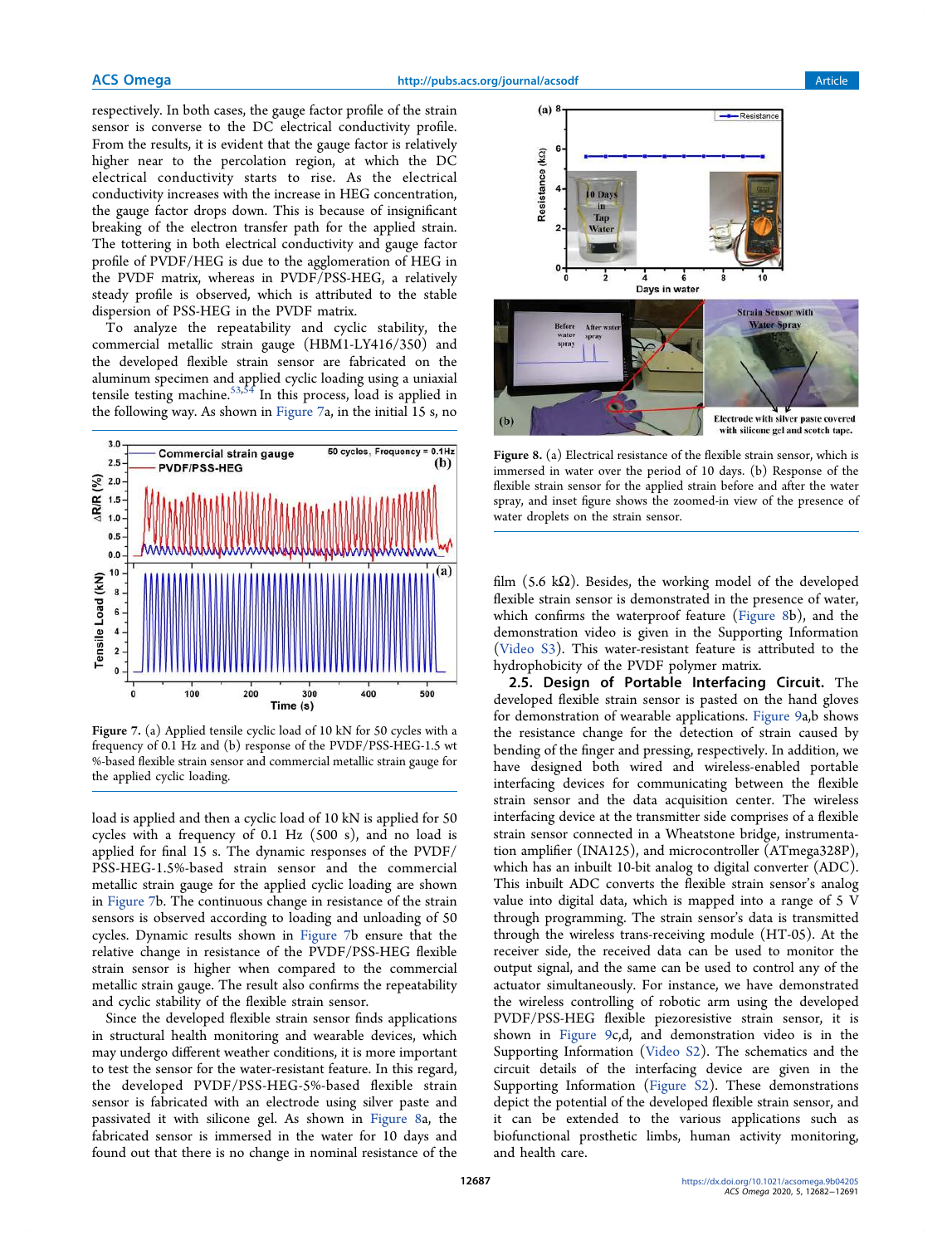

Figure 9. Demonstration of the flexible strain sensor for wearable device applications. (a) Finger bending and (b) pressing. Controlling of robotic arm using the strain sensor (c) unstrained and (d) strained positions.

## 3. CONCLUSIONS

In this present work, we have developed and demonstrated the waterproof flexible polymer-functionalized HEG-based polymer nanocomposite piezoresistive strain sensor along with the wireless portable interfacing device. The systematic study is carried out to analyze the influence of the PSS functionalization of HEG on the electrical conductivity and the performance of the flexible piezoresistive strain sensor. PSS-HEG shows a stable dispersion in the PVDF matrix when compared to pristine HEG, leading to enhanced electrical conductivity resulting in a high gauge factor. The electrical conductivity of  $PVDF/PSS-HEG-7$  wt % is 0.3 S cm<sup>-1</sup>, which is two orders of magnitude higher than the PVDF/HEG-based flexible strain sensor. Besides, near the percolation region, the maximum gauge factor shown by PVDF/PSS-HEG-1.5 wt % is 10, which is 2.3 times higher than the PVDF/HEG-based strain sensor and 5-fold higher than the commercially available metallic strain gauge. PSS-HEG thus enhances the dispersion without sacrificing the inherent characteristics, thereby helping to achieve a high gauge factor in less concentration of nanofillers in the flexible polymer nanocomposite-based piezoresistive strain sensor. Also, the developed flexible strain sensor is demonstrated for controlling of robotic arm using the developed portable wireless interfacing device for the wearable electronics applications. This polymer-functionalized HEGbased waterproof flexible piezoresistive strain sensor can be the potential alternative for the commercially available metallic strain gauge.

#### 4. EXPERIMENTAL SECTION

4.1. Characterization Techniques. X-ray diffraction for the prepared material is analyzed using a D8 ADVANCE Bruker X-ray diffractometer with Cu K $\alpha$  radiation ( $\lambda$  = 0.15418 nm) with a range of 5−90° with a step size of 0.02°. Fourier transform infrared (FTIR) spectroscopy is measured using PerkinElmer Spectrum One FTIR instrument with a scan range of 450–4500  $cm^{-1}$  and a resolution of 1  $cm^{-1}$ . Zeta

potential measurement is carried out in a Malvern Panalytical Zetasizer Nano ZS90 instrument using a universal dip cell (ZEN1002) in a quartz square aperture cuvette. Thermal stability is analyzed using a thermogravimetric analysis (TGA) SDTQ600 analyzer from TA instruments, with a temperature range from room temperature to 1000 °C with a heating rate of 20 °C min<sup>−</sup><sup>1</sup> in an air atmosphere (160 mL min<sup>−</sup><sup>1</sup> ). Morphology of the samples are captured using a transmission electron microscope (TEM) Tecnai G2 T20 instrument by drop-casting the sample prepared with ethanol on the holey carbon coated 200 mesh copper grids. A scanning electron Microscope (SEM) Quanta 200 is used to capture the morphology of the polymer nanocomposite films. The electrical conductivity of the film is tested using a four-probe setup with an inter probe distance of 2 mm connected with a Keithley 2400 source measurement unit controlled by LabVIEW software. Strain measurement is carried out using an Instron 8501 uniaxial tensile machine with a maximum load of 15 kN and a strain rate of 1 mm min<sup>-1</sup>.

4.2. Preparation of HEG. For the preparation of hydrogen-exfoliated graphene (HEG), the graphitic oxide  $(GO)$  is prepared using the modified Hummers method.<sup>55</sup> Briefly, pure graphite powder is added to the concentrated H2SO<sup>4</sup> , which is kept in an ice bath. The oxidizing agents such as sodium nitrate (NaNO<sub>3</sub>) and KMnO<sub>4</sub> are added in a ratio of 1:6 to the solution slowly with high care. Take out the sample from ice bath and allow it to cool down to room temperature along with stirring. Then, DI water is added drop by drop followed by the addition of 12 mL of hydrogen peroxide  $(H<sub>2</sub>O<sub>2</sub>)$ . Wash and filter the solution until it reaches the neutral pH and dry in a vacuum oven at 60 °C.

For the preparation of hydrogen-exfoliated graphene, the GO is heated at 200 °C in the tubular furnace in the presence of hydrogen and argon gas, which resulted in the few-layered reduced graphene oxide.<sup>41</sup>

4.3. Polymer Functionalization. The calculated quantity of 1 M NaCl and HEG is added in DI water and ultrasonicated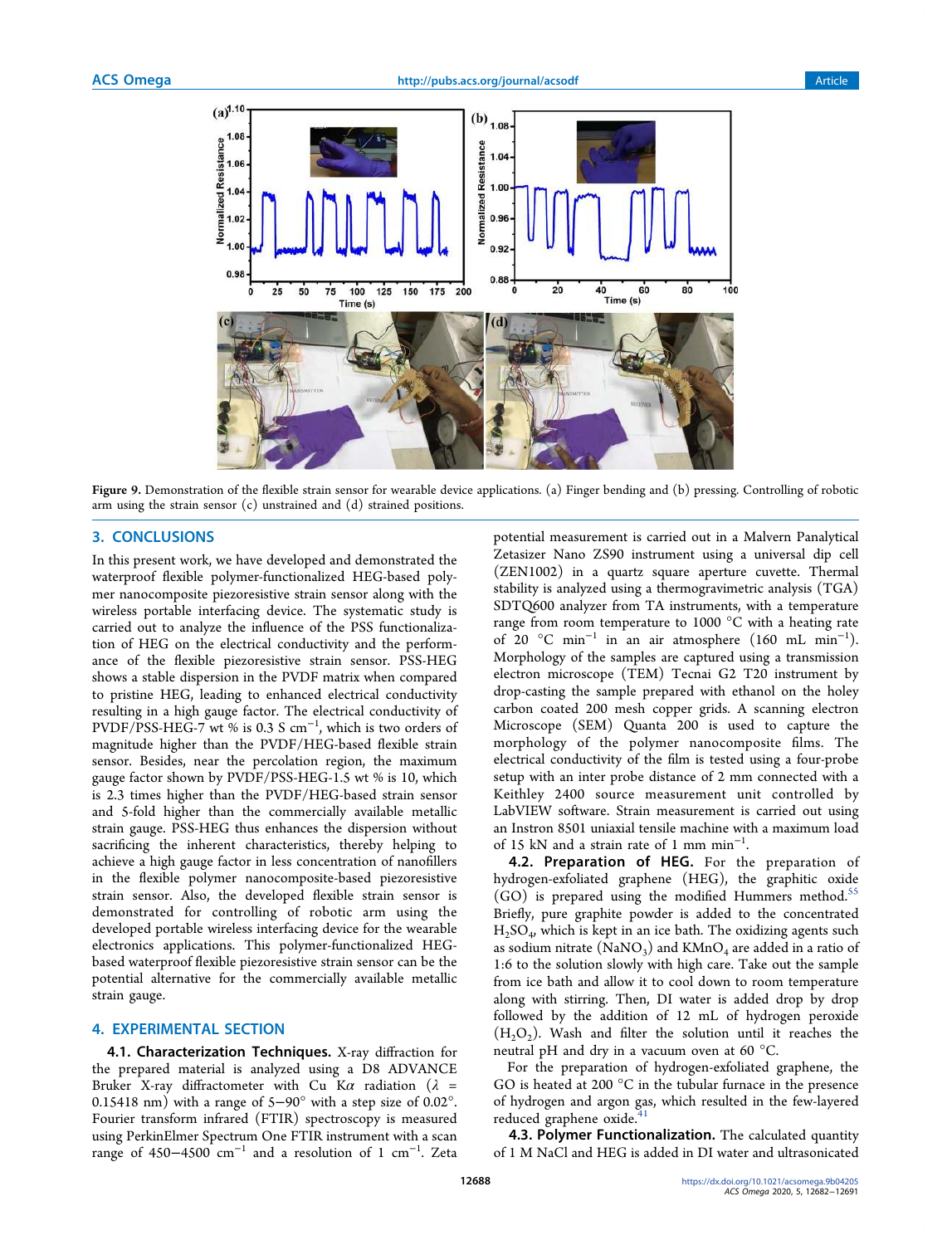for 1 h. Polystyrene sulfonate sodium salt (PSS) is added twice the amount of nanofillers and sonicated for 1 h. The final solution is filtered several times and dried at 60  $^{\circ}$ C for 12 h.<sup>56</sup>

4.4. Synthesis of Polymer Nanocomposite. PVDF is added in dimethylformamide (DMF) and sonicated until it dissolves completely. Based on the weight percent, PSS-HEG is added to the DMF and sonicated for 1 h separately. Then, both solutions are mixed and sonicated for 1 h. For further homogenization, the solution is blended in a shear mixer for 3 h at 3500 rpm. Finally, to get a free-standing and flexible film, the solution is casted in a petri dish over night at 50 °C. The schematic of the synthesis process is shown in Figure S1c.

4.5. Sensor Fabrication and Testing. The prepared film is sliced into a particular dimension  $(3 \text{ cm} \times 1 \text{ cm})$  and pasted on the ASTM standard aluminum specimen  $(14 \times 3 \times 3 \text{ cm}^3)$ using epoxy, and electrical contacts are taken at the edges of the film using conductive silver paste, as shown in Figure S1f, and kept it 24 h for drying at room temperature. The maximum load, which can be applied for testing is determined by the elastic limit of the specimen under investigation. For instance, the elastic limit of the aluminum is  $280$  MPa.<sup>51</sup> Hence, the fabricated aluminum specimen is mechanically strained to a maximum tensile load of 160 MPa with a strain rate of 1 mm  $\min^{-1}$  using a uniaxial tensile machine, as shown in Figure S1f. The resultant change in the electrical resistance value is simultaneously measured using a Keithley 2450 source measurement unit.

# ■ ASSOCIATED CONTENT

#### **<sup>3</sup>** Supporting Information

The Supporting Information is available free of charge at https://pubs.acs.org/doi/10.1021/acsomega.9b04205.

Schematic of PSS polymer functionalization of the HEG, schematic of dispersion of pristine HEG and PSS-HEG in the PVDF matrix, synthesis procedure of PVDF/HEG polymer nanocomposite-based free-standing flexible strain sensor, and digital image to show the flexibility and robustness of the developed strain sensor and fabricated strain sensor on the aluminum specimen, which is under uniaxial tensile loading (Figure S1a−f); schematic of the wireless portable interfacing unit, circuit diagram of the sensor interfacing and transmitting module, and circuit diagram of receiver module along with monitoring and alarming unit and actuator (robotic arm) (Figure S2a−c); and tabulation of electrical conductivity of the polymer nanocomposite films (Table S1) (PDF)

Demonstration of the flexible strain sensor for wearable applications (Video S1) (MP4)

Demonstration of wireless control of robotic arm (Video S2) (MP4)

Waterproof demonstration (Video S3) (MP4)

# ■ AUTHOR INFORMATION

### Corresponding Author

Ramaprabhu Sundara − Alternative Energy and Nanotechnology Laboratory (AENL), Nano Functional Materials Technology Centre (NFMTC), Department of Physics, Indian Institute of Technology Madras, Chennai 600036, India; orcid.org/0000-0002-7960-9470; Email: ramp@iitm.ac.in

#### Authors

- Vetrivel Sankar − Alternative Energy and Nanotechnology Laboratory (AENL), Nano Functional Materials Technology Centre (NFMTC), Department of Physics and Centre for Non-Destructive Evaluation (CNDE), Department of Mechanical Engineering, Indian Institute of Technology Madras, Chennai 600036, India
- Ashwin Nambi − Alternative Energy and Nanotechnology Laboratory (AENL), Nano Functional Materials Technology Centre (NFMTC), Department of Physics, Indian Institute of Technology Madras, Chennai 600036, India
- Vivek Nagendra Bhat − Alternative Energy and Nanotechnology Laboratory (AENL), Nano Functional Materials Technology Centre (NFMTC), Department of Physics, Indian Institute of Technology Madras, Chennai 600036, India
- Debadatta Sethy − Centre for Non-Destructive Evaluation (CNDE), Department of Mechanical Engineering, Indian Institute of Technology Madras, Chennai 600036, India

Krishnan Balasubramaniam  $-$  Centre for Non-Destructive Evaluation (CNDE), Department of Mechanical Engineering, Indian Institute of Technology Madras, Chennai 600036, India Sumitesh Das − Graphene Business, Tata Steel Ltd., Jamshedpur

831001, India Mriganshu Guha − Tata Steel Advanced Material Research Centre, Chennai 600113, India

Complete contact information is available at: https://pubs.acs.org/10.1021/acsomega.9b04205

#### Notes

The authors declare no competing financial interest.

# ■ ACKNOWLEDGMENTS

The authors would like to thank Department of Science and Technology (DST) and Tata Steel for the financial support under Uchhatar Avishkar Yojana (UAY) scheme through a project and IIT Madras, India, for supporting this work. The authors acknowledge SAIF, IITM for FTIR measurements. The authors would like to thank DST for the microtensile measurement through DST-FIST (SR/FST/ETI-059/2013). A patent has been filed on "Strain sensor for wearable electronics and method of preparation thereof" with R.S., K.B., and V.S. (ref. 201941015175) by Indian Institute of Technology Madras.

#### ■ REFERENCES

(1) Nesser, H.; Grisolia, J.; Alnasser, T.; Viallet, B.; Ressier, L. Towards Wireless Highly Sensitive Capacitive Strain Sensors Based on Gold Colloidal Nanoparticles. *Nanoscale* 2018, *10*, 10479−10487. (2) Christopoulos, A.; Hristoforou, E.; Koulalis, I.; Tsamasphyros, G. Inductive Strain Sensing Using Magnetostrictive Wires Embedded in Carbon Fibre Laminates. *Smart Mater. Struct.* 2014, *23*, No. 085035.

(3) Bardeen, J.; Shockley, W. Deformation Potentials and Mobilities in Non-Polar Crystals. *Phys. Rev.* 1950, *80*, 72−80.

(4) Yu, G.-F.; Yan, X.; Yu, M.; Jia, M.-Y.; Pan, W.; He, X.-X.; Han, W.-P.; Zhang, Z.-M.; Yu, L.-M.; Long, Y.-Z. Patterned, Highly Stretchable and Conductive Nanofibrous PANI/PVDF Strain Sensors Based on Electrospinning and in Situ Polymerization. *Nanoscale* 2016, *8*, 2944−2950.

(5) Kim, S.; Dong, Y.; Hossain, M. M.; Gorman, S.; Towfeeq, I.; Gajula, D.; Childress, A.; Rao, A. M.; Koley, G. Piezoresistive Graphene/P(VDF-TrFE) Heterostructure Based Highly Sensitive and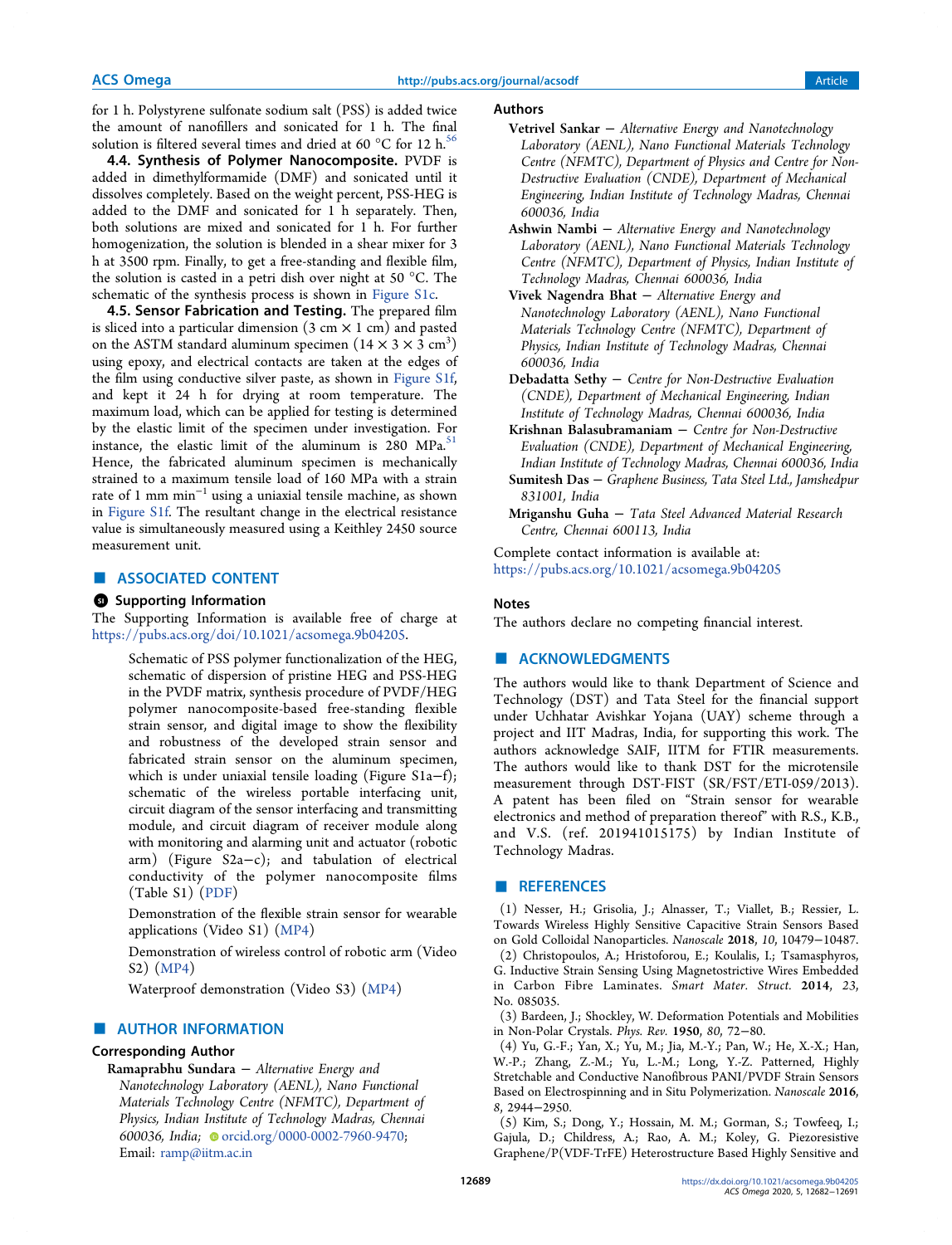Flexible Pressure Sensor. *ACS Appl. Mater. Interfaces* 2019, *11*, 16006−16017.

(6) Avilés, F.; May-Pat, A.; López-Manchado, M. A.; Verdejo, R.; Bachmatiuk, A.; Rümmeli, M. H. A Comparative Study on the Mechanical, Electrical and Piezoresistive Properties of Polymer Composites Using Carbon Nanostructures of Different Topology. *Eur. Polym. J.* 2018, *99*, 394−402.

(7) Wang, J.; Hu, H.; Wang, X.; Xu, C.; Zhang, M.; Shang, X. Preparation and Mechanical and Electrical Properties of Graphene Nanosheets−Poly(Methyl Methacrylate) Nanocomposites via In Situ Suspension Polymerization. *J. Appl. Polym. Sci.* 2011, *122*, 1866− 1871.

(8) Shi, J.; Liu, S.; Zhang, L.; Yang, B.; Shu, L.; Yang, Y.; Ren, M.; Wang, Y.; Chen, J.; Chen, W.; Chai, Y.; Tao, X. Smart Textile-Integrated Microelectronic Systems for Wearable Applications. *Adv. Mater.* 2019, *32*, 1901958.

(9) Li, Z.; Wang, Y.; Xue, X.; McCracken, B.; Ward, K.; Fu, J. Carbon Nanotube Strain Sensor Based Hemoretractometer for Blood Coagulation Testing. *ACS Sensors* 2018, *3*, 670−676.

(10) Wu, S.; Peng, S.; Wang, C. H. Stretchable Strain Sensors Based on PDMS Composites with Cellulose Sponges Containing One- and Two-Dimensional Nanocarbons. *Sens. Actuators, A* 2018, *279*, 90− 100.

(11) Yang, T.; Jiang, X.; Zhong, Y.; Zhao, X.; Lin, S.; Li, J.; Li, X.; Xu, J.; Li, Z.; Zhu, H. A Wearable and Highly Sensitive Graphene Strain Sensor for Precise Home-Based Pulse Wave Monitoring. *ACS Sensors* 2017, *2*, 967−974.

(12) Yang, Y.; Chiesura, G.; Plovie, B.; Vervust, T.; Luyckx, G.; Degrieck, J.; Sekitani, T.; Vanfleteren, J. Design and Integration of Flexible Sensor Matrix for in Situ Monitoring of Polymer Composites. *ACS Sensors* 2018, *3*, 1698−1705.

(13) Alexopoulos, N. D.; Jaillet, C.; Zakri, C.; Poulin, P.; Kourkoulis, S. K. Improved Strain Sensing Performance of Glass Fiber Polymer Composites with Embedded Pre-Stretched Polyvinyl Alcohol-Carbon Nanotube Fibers. *Carbon N. Y.* 2013, *59*, 65−75.

(14) Costa, P.; Oliveira, J.; Horta-Romarís, L.; Abad, M. J.; Moreira, J. A.; Zapiráin, I.; Aguado, M.; Galván, S.; Lanceros-Mendez, S. Piezoresistive Polymer Blends for Electromechanical Sensor Applications. *Compos. Sci. Technol.* 2018, *168*, 353−362.

(15) Yeo, J. C.; Kenry; Yu, J.; Loh, K. P.; Wang, Z.; Lim, C. T. Triple-State Liquid-Based Microfluidic Tactile Sensor with High Flexibility, Durability, and Sensitivity. *ACS Sensors* 2016, *1*, 543−551.

(16) Holmes-Siedle, A. G.; Wilson, P. D.; Verrall, A. P. PVdF: An Electronically-Active Polymer for Industry. *Mater. Des.* 1983, *4*, 910− 918.

(17) Grow, R. J.; Wang, Q.; Cao, J.; Wang, D.; Dai, H. Piezoresistance of Carbon Nanotubes on Deformable Thin-Film Membranes. *Appl. Phys. Lett.* 2005, *86*, 1−3.

(18) Yu, M.-F.; Lourie, O.; Dyer, M. J.; Moloni, K.; Kelly, T. F.; Ruoff, R. S. Strength and Breaking Mechanism of Multiwalled Carbon Nanotubes Under Tensile Load. *Science* 2000, *287*, 637−640.

(19) Chen, X.; Zheng, X.; Kim, J.-K.; Li, X.; Lee, D.-W. Investigation of Graphene Piezoresistors for Use as Strain Gauge Sensors. *J. Vac. Sci. Technol., B: Nanotechnol. Microelectron.: Mater., Process., Meas., Phenom.* 2011, *29*, No. 06FE01.

(20) He, R.; Yang, P. Giant Piezoresistance Effect in Silicon Nanowires. *Nat. Nanotechnol.* 2006, *1*, 42−46.

(21) Vetrivel, S.; Mathew, R.; Sankar, A. R. Design and Optimization of a Doubly Clamped Piezoresistive Acceleration Sensor with an Integrated Silicon Nanowire Piezoresistor. *Microsyst. Technol.* 2017, *23*, 3525−3536.

(22) Ferreira, A.; Martínez, M. T.; Ansón-Casaos, A.; Gómez-Pineda, L. E.; Vaz, F.; Lanceros-Mendez, S. Relationship between Electromechanical Response and Percolation Threshold in Carbon Nanotube/Poly(Vinylidene Fluoride) Composites. *Carbon N. Y.* 2013, *61*, 568−576.

(23) Eswaraiah, V.; Balasubramaniam, K.; Ramaprabhu, S. Functionalized Graphene Reinforced Thermoplastic Nanocomposites as Strain Sensors in Structural Health Monitoring. *J. Mater. Chem.* 2011, *21*, 12626.

(24) Alamusi; Hu, N.; Fukunaga, H.; Atobe, S.; Liu, Y.; Li, J. Piezoresistive Strain Sensors Made from Carbon Nanotubes Based Polymer Nanocomposites. *Sensors* 2011, *11*, 10691−10723.

(25) Da Silva, A. B.; Marini, J.; Gelves, G.; Sundararaj, U.; Gregório, R., Jr.; Bretas, R. E. S. Synergic Effect in Electrical Conductivity Using a Combination of Two Fillers in PVDF Hybrids Composites. *Eur. Polym. J.* 2013, *49*, 3318−3327.

(26) Li, Y.; Tang, J.; Huang, L.; Wang, Y.; Liu, J.; Ge, X.; Tjong, S. C.; Li, R. K. Y.; Belfiore, L. A. Facile Preparation, Characterization and Performance of Noncovalently Functionalized Graphene/Epoxy Nanocomposites with Poly(Sodium 4-Styrenesulfonate). *Compos. Part A Appl. Sci. Manuf.* 2015, *68*, 1−9.

(27) Stankovich, S.; Dikin, D. A.; Dommett, G. H. B.; Kohlhaas, K. M.; Zimney, E. J.; Stach, E. A.; Piner, R. D.; Nguyen, S. B. T.; Ruoff, R. S. Graphene-Based Composite Materials. *Nature* 2006, *442*, 282− 286.

(28) Tkalya, E. E.; Ghislandi, M.; de With, G.; Koning, C. E. The Use of Surfactants for Dispersing Carbon Nanotubes and Graphene to Make Conductive Nanocomposites. *Curr. Opin. Colloid Interface Sci.* 2012, *17*, 225−232.

(29) LiU, J.; Yang, W.; Tao, L.; Li, D.; Boyer, C.; Davis, T. P. Thermosensitive Graphene Nanocomposites Formed Using Pyrene-Terminal Polymers Made by RAFT Polymerization. *J. Polym. Sci., Part A: Polym. Chem.* 2010, *48*, 425−433.

(30) Lotya, M.; Hernandez, Y.; King, P. J.; Smith, R. J.; Nicolosi, V.; Karlsson, L. S.; Blighe, F. M.; De, S.; Wang, Z.; McGovern, I. T.; et al. Liquid Phase Production of Graphene by Exfoliation of Graphite in Surfactant/Water Solutions. *J. Am. Chem. Soc.* 2009, *131*, 3611−3620.

(31) Lomeda, J. R.; Doyle, C. D.; Kosynkin, D. V.; Hwang, W. F.; Tour, J. M. Diazonium Functionalization of Surfactant-Wrapped Chemically Converted Graphene Sheets. *J. Am. Chem. Soc.* 2008, *130*, 16201−16206.

(32) Kaniyoor, A.; Ramaprabhu, S. Soft Functionalization of Graphene for Enhanced Tri-Iodide Reduction in Dye Sensitized Solar Cells. *J. Mater. Chem.* 2012, *22*, 8377−8384.

(33) Bose, S.; Kuila, T.; Mishra, A. K.; Rajasekar, R.; Kim, N. H.; Lee, J. H. Carbon-Based Nanostructured Materials and Their Composites as Supercapacitor Electrodes. *J. Mater. Chem.* 2012, *22*, 767−784.

(34) Dai, X.; Shi, P.; Ding, L.; Tian, B.; Liu, S.; Qiao, J. Polyelectrolytes Functionalized Graphene as Metal-Free Electrocatalysts for Oxygen Reduction. *ECS Trans.* 2013, *50*, 1247−1253.

(35) Wang, S.; Yu, D.; Dai, L. Polyelectrolyte Functionalized Carbon Nanotubes as Efficient Metal-Free Electrocatalysts for Oxygen Reduction. *J. Am. Chem. Soc.* 2011, *133*, 5182−5185.

(36) Zhang, S.; Shao, Y.; Liao, H.; Engelhard, M. H.; Yin, G.; Lin, Y. Polyelectrolyte-Induced Reduction of Exfoliated Graphite Oxide: A Facile Route to Synthesis of Soluble Graphene Nanosheets. *ACS Nano* 2011, *5*, 1785−1791.

(37) Bilalis, P.; Katsigiannopoulos, D.; Avgeropoulos, A.; Sakellariou, G. Non-Covalent Functionalization of Carbon Nanotubes with Polymers. *RSC Adv.* 2014, *4*, 2911−2934.

(38) Ji, T.; Tan, L.; Hu, X.; Dai, Y.; Chen, Y. A Comprehensive Study of Sulfonated Carbon Materials as Conductive Composites for Polymer Solar Cells. *Phys. Chem. Chem. Phys.* 2015, *17*, 4137−4145.

(39) Cha, J.; Jin, S.; Shim, J. H.; Park, C. S.; Ryu, H. J.; Hong, S. H. Functionalization of Carbon Nanotubes for Fabrication of CNT/ Epoxy Nanocomposites. *Mater. Des.* 2016, *95*, 1−8.

(40) Tung, N. T.; Van Khai, T.; Jeon, M.; Lee, Y. J.; Chung, H.; Bang, J. H.; Sohn, D. Preparation and Characterization of Nanocomposite Based on Polyaniline and Graphene Nanosheets. *Macromol. Res.* 2011, *19*, 203−208.

(41) Kaniyoor, A.; Baby, T. T.; Ramaprabhu, S. Graphene Synthesis via Hydrogen Induced Low Temperature Exfoliation of Graphite Oxide. *J. Mater. Chem.* 2010, *20*, 8467−8469.

(42) Huang, E.-Q.; Zhao, J.; Zha, J.-W.; Zhang, L.; Liao, R.-J.; Dang, Z.-M. Preparation and Wide-Frequency Dielectric Properties of